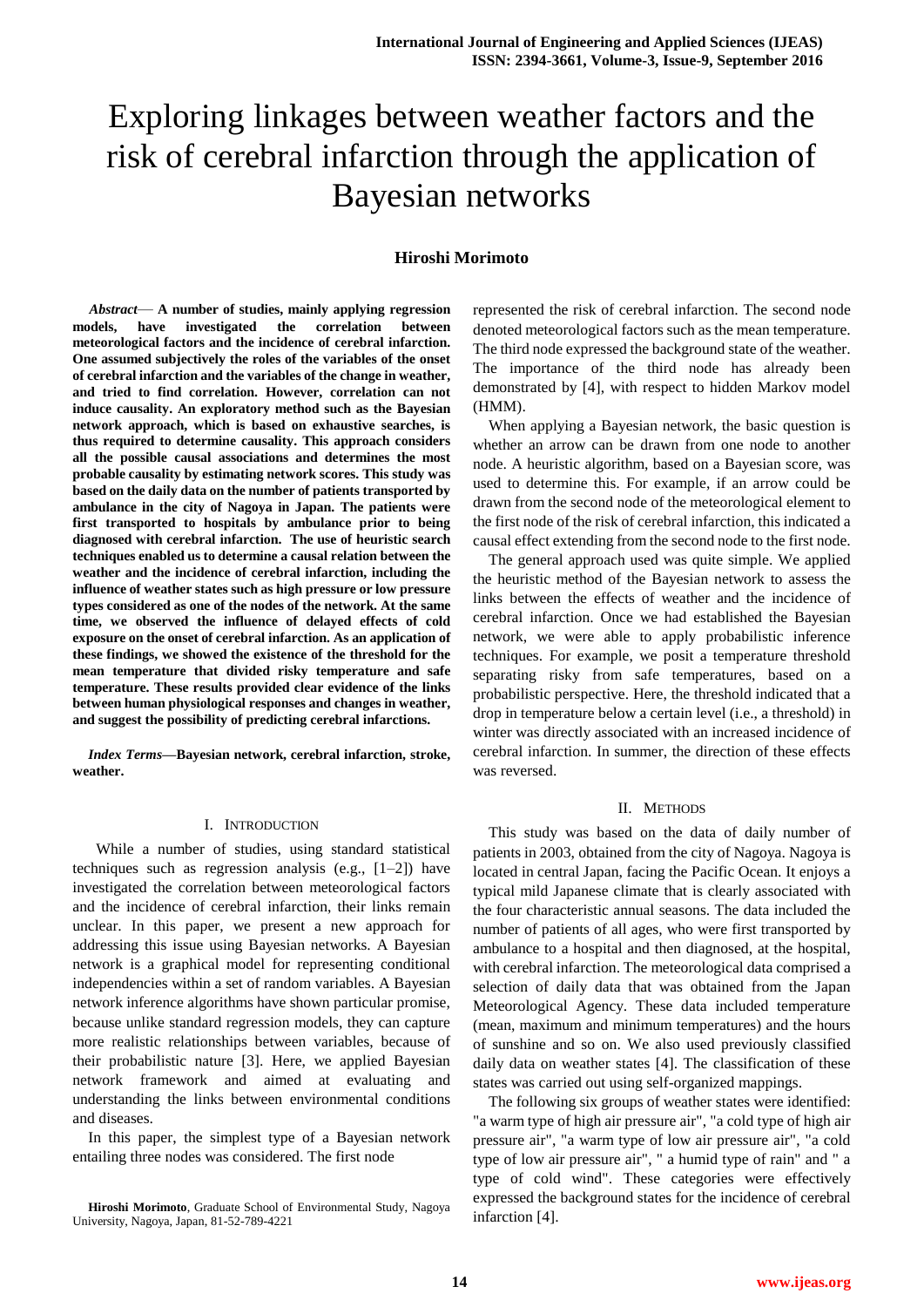# **Exploring linkages between weather factors and the risk of cerebral infarction through the application of Bayesian networks**

Bayesian networks have emerged as powerful computational tools for identifying putative causal interactions among variables from observational data. Bayesian network inference algorithms hold particular promise, as they can capture linear, non-linear, combinatorial, stochastic and other types of relationships across multiple levels of variables [5].

Bayesian network analysis is based on a learning approach for addressing the problem of optimization. It starts by defining a statistically motivated "score" that describes the fit of each possible structure to the observed data. During each step of the learning process, a score is computed for each network *G*. A scoring metric enables us to evaluate how probable it is that the network can explain relationships among observed data *D*. We conducted a heuristic search to identify the network with the highest Bayesian score [6]. The problem of optimization was solved by performing a learning procedure. The procedure is to examine all possible local changes in each step and then to apply the one that leads to the biggest improvement in score. The choice for local changes includes edge addition, edge deletion, and edge reversal.

The probability P(*G*|*D*) denoted the probability of *G* based on the assumption of the provision of data *D*. This probability is known as Bayesian posterior probability and constitutes the basis of Bayesian scores . The classical formulation of Bayes's theorem asserts the following:

$$
P(G | D) = \frac{P(D | G) P(G)}{\hat{\sigma}_{G_i} P(D | G) P(G_i)}
$$

Usually the denominator of the equation expressing Bayes's Theorem is difficult to calculate. However, what is requested is the one for comparing the two networks G and G'. Therefore the following formula is normally used for obtaining score:

$$
\frac{P(D|G)}{P(D|G')}
$$

Known as the Bayes factor, this formula has practical application. In this paper, *D* denotes the collection of three types of data: meteorological data, risks of cerebral infarction and global weather patterns.

### III. RESULTS

#### *A. Lagged Bayesian network*

Here, we outline the framework of our Bayesian networks. We considered three nodes, namely, "risk", "meteorological data" (e.g., mean temperature) and "weather state". The first node "risk" comprised the daily data on the number of patients who were transported by ambulance to a hospital and diagnosed with cerebral infarction. The second node " meteorological data" comprised daily data on mean temperatures in Nagoya. The third node "weather state" comprised daily data describing a type of weather chart or weather class. A previous study [7] introduced and used them as background weather states in order to construct hidden Markov models (HMMs). Self-organized maps were used for the classification. The classified weather patterns comprised the six previously described patterns.

We applied a heuristic learning algorithm of Bayesian

network to the three nodes, by calculating network scores and comparing scores, thereby obtaining networks. During each step of the process of developing Bayesian networks, a series of networks was created through addition, deletion or reversal of an arrow. The network scores of all of the proposed networks were calculated and the network with the highest score was chosen for the next step in the search. If none of the proposed networks had a higher network score than the previous network, the search was terminated. Thus we determined the highest network score. For this purpose, we used the "R" software and its "deal" package.

We first presumed that no delay had occurred. In other words, the mean day temperature and the weather pattern affected on the onset of cerebral infarction on the same day. In this case we failed to obtain an effective network. Next, fixing integer *d*, we shifted the time (or, more precisely, "day") , assuming that the mean temperature at time *t-d* and the weather pattern prevailing at *t-d* affected on the onset of cerebral infarction at time *t*. If there was no shift or delay, this implied that *d*=0. Therefore *d* denoted a "delay" or "lag" in this study. See Fig. 1, where two nodes other than "risk node" had lagged time. We termed a network emerging from these nodes, a "Lagged Bayesian network". The network could be thought as one of dynamic Bayesian network.

**Figure 1**. The three nodes of the lagged Bayesian network with  $\log = d$  (days).



Note: Here, "weather states" means weather patterns or charts such as "lower air pressure and cold pattern" and so on. "Weather element" denotes meteorological factors such as mean temperature.

**Figure 2**. Lagged Bayesian Networks with lag from 0 to 8.



Note: Here, "welm" denoted "weather elements" and "wstate" denoted "weather state" like Fig. 1.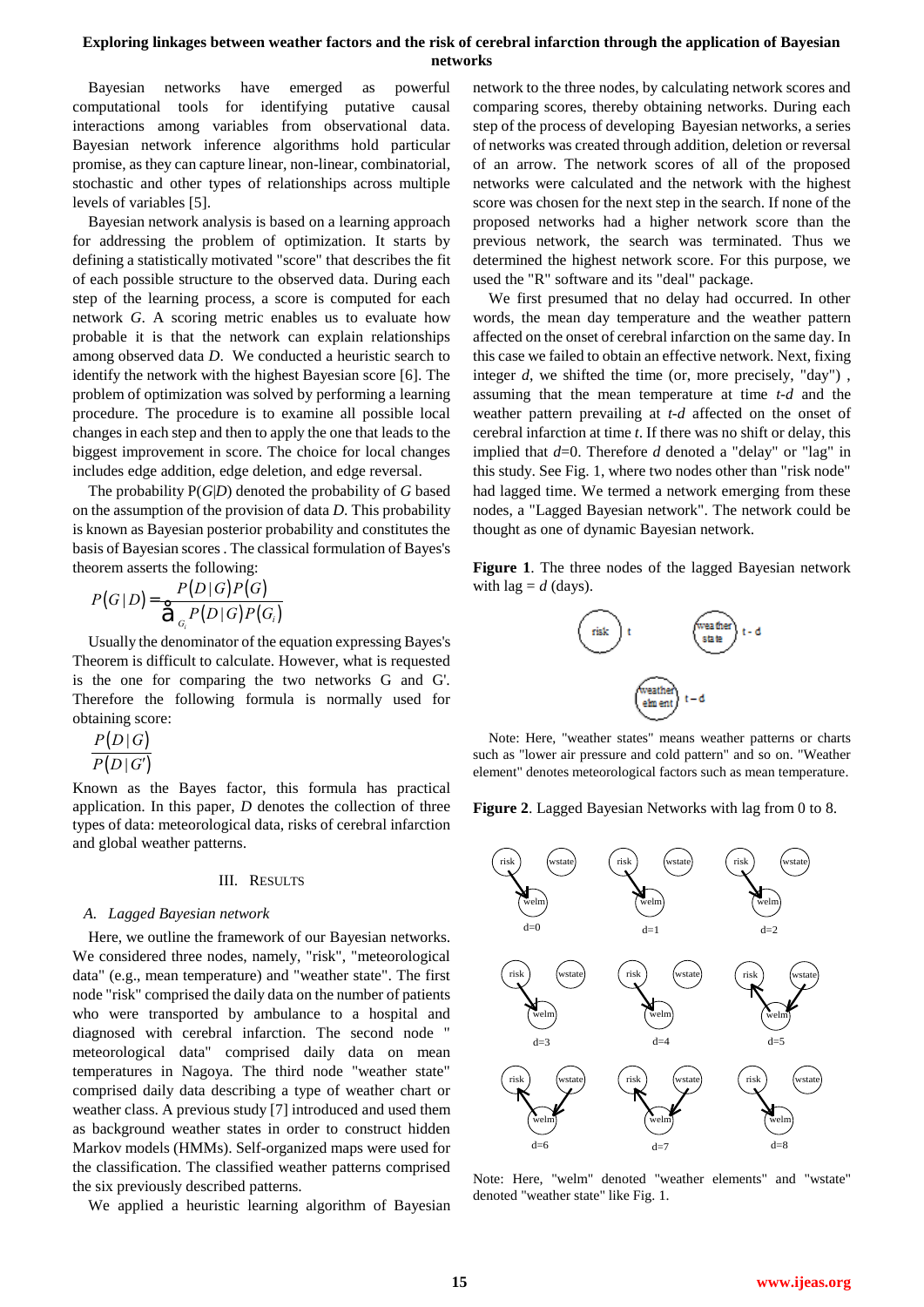IV. DISCUSSION

By allowing a variation in values of delay *d*, ranging from 0 to 8, we obtained nine patterns of "lagged Bayesian networks". These networks are depicted in Fig. 2. The network located in the top-left corner of the figure had no lag. The network located in the bottom-right corner had a lag where  $d=8$ . The most natural networks in Fig. 2 were those with lag entailing a d value of 5,6 and 7. This finding implies that there was a plausible link between weather and disease, and that a delay (*d*=5,6 and 7) existed in relation to the onset of cerebral infarction after the occurrence of a change in the weather.

#### *B. Threshold for mean temperature*

Having established Bayesian networks with delay values of *d*=5,6 and 7, we fixed a value of *d*=6 to test the application of a Bayesian network. Adopting a probabilistic perspective, we attempted to determine the temperature threshold separating risky from safe temperatures.

The number of patients (per day) who were transported to hospitals in 2003 varied from 0 to 13. We classified these daily data into three categories: "high risk cases", "middle risk cases" and "low risk cases". The classification was performed so that 20 % of the total cases became "high risk", 60% became "middle risk" and 20% became "low risk". We then compared two distributions of the mean temperature. One was the distribution of mean temperature in 2003. This distribution was called the distribution with "no evidence". The other was the distribution of mean temperature of high risk cases. This distribution was called the distribution with "evidence" in the frame work of Bayesian network. The comparison was performed for winter and summer in 2003, respectively. These distributions were shown in Fig. 3. The thick lines in the figure indicate the thresholds for risky mean temperature for both winter and summer in 2003. In winter, the risk was observed to increase if the temperature dropped below 7 or 8 degrees Celsius. In summer, the risk increased if the temperature rose above 24 degrees Celsius.

#### **Figure 3.** The distributions of mean temperature.



Note: Here, the thick lines denoted the thresholds separating risky from safe temperature zones.

In this study, we constructed a Bayesian network connecting the risks of cerebral infarction, meteorological variables and weather states. The method was based on an exhaustive and explorative search.

We found that the lagged Bayesian network was effective to connect weather and human health.

The shifting method enabled us to evaluate the delay-effect of sudden weather changes on human health. It further revealed links between weather changes and the onset of cerebral infarction.

Out of the available Bayesian network nodes, we selected the node of "weather states". These weather states were derived from the classification of weather charts, and played an important role in Hidden Markov Models (HMMs) in [8]. The classification of weather states was carried out using self-organized maps. These classified weather states were regarded as "hidden" or "background states". The "observed values" in HMM were the risk of cerebral infarction. From a Bayesian network perspective, hidden Markov models represent a special case of dynamic Bayesian network entailing two nodes (i.e., a node of risk of cerebral infarction and a node of weather state). Therefore, our Bayesian network could be regarded as a natural extension of hidden Markov models in [7-8].

An advantage of using a Bayesian network was that it enabled us to locate the thresholds for risky mean temperatures during the winter and summer of 2003 that caused incidents of cerebral infarction as shown in Fig. 3.The study revealed that the risk of cerebral infarction increased in winter when the temperature dropped below 7 or 8 degrees Celsius. During summer, the risk increased when the temperature rose above 24 degrees Celsius. These findings reveal the effectiveness of the probabilistic method which is associated with Bayesian network analysis, and its potential use in forecasting the onset of cerebral infarction.

We observed the occurrence of lags for the effects of weather changes in relation to the onset of cerebral infarction. The existence of lag periods could be indicative of the mechanism whereby weather changes influence the onset of diseases. Therefore, responses to cold exposure become an important consideration.

First, exposure to cold results in increased blood pressure, especially in arterial blood pressure, as an immediate response [9-10]. Second, the increase in blood pressure causes increases in platelet counts and neutrophil counts, and in fibrinogen as a physiological response [10]. During a period of several days following exposure to cold, the increases in platelet counts and fibrinogen deduce platelet viscosity and hemoconcentration, and promote of thrombogenesis [11]. The initiation of a mild inflammatory response has also been reported [11].

At a molecular level, immunohistochemical analysis has revealed that the cold exposure induces vascularization [12]. It has also been reported that exposure to cold results in extensive changes in the expression of genes involved in glycerolipid metabolism and fatty acid elongation [13]. These studies conducted on adipose tissue, revealed the importance